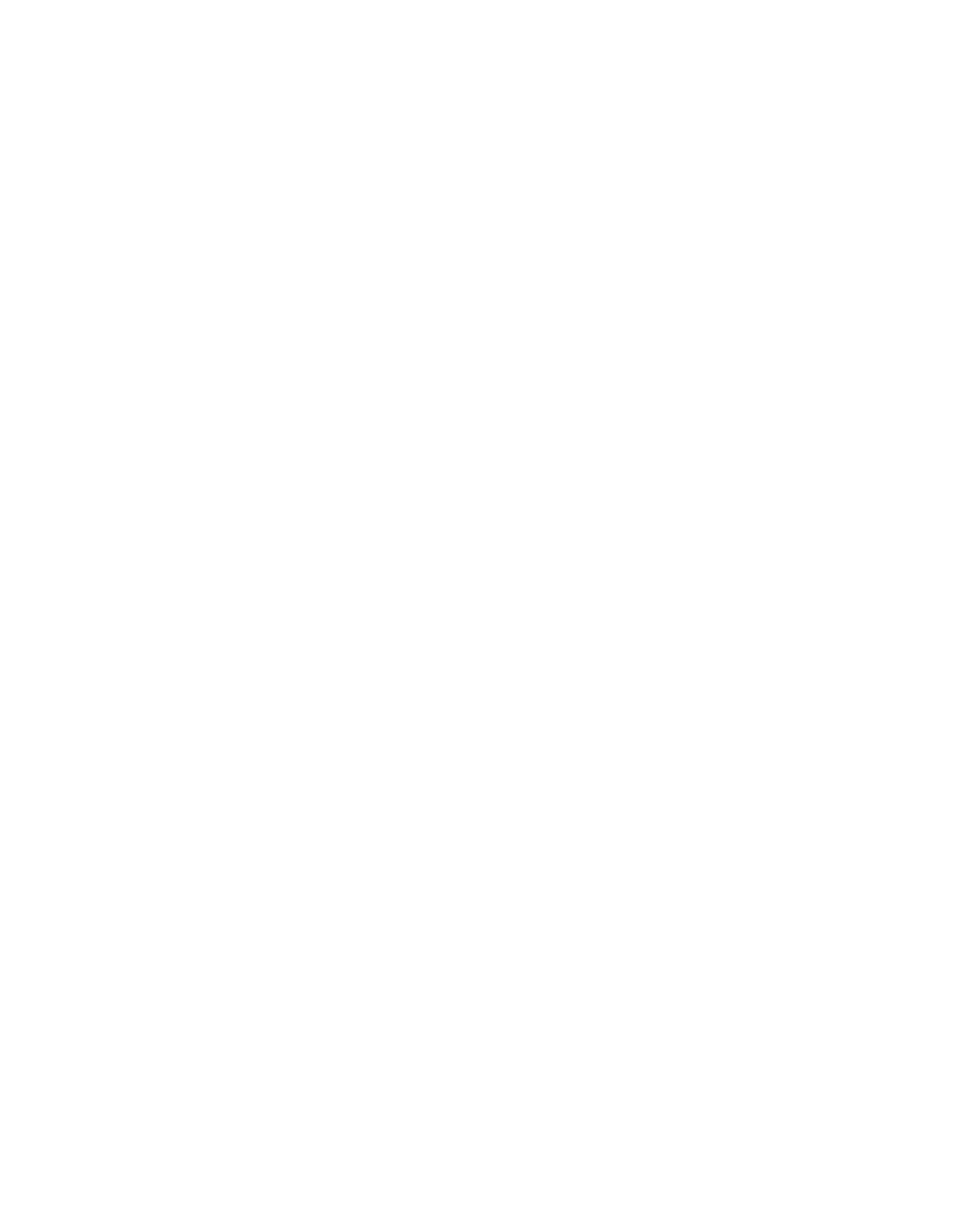## **ANNEX I**

#### **Recommendations on Water Demand Management**

The 12<sup>th</sup> Meeting of the Mediterranean Commission on Sustainable Development (Istanbul, Turkey, 30-31 May 2007) improved and endorsed the following Recommendations that emerged from the Working Group on Water Demand Management, held in Zaragoza, Spain, March 2007.

- 1. MCSD recommends that the national political authorities of the Mediterranean countries:
	- i. Include, in accordance with the MSSD orientations, Water Demand Management, in the national priority strategies, to promote its implementation, on the one hand by setting annually on the basis of regional objectives, national objectives of efficiency and on the other — in order to achieve them — by mobilizing, with a concern for social equity, the various technical instruments and tools, but also those regulatory, normative, tariff, fiscal, contractual or market tools and instruments available to them; further, to coordinate its implementation, follow-up and evaluation in the various sectoral policies, especially in the fields of agriculture, energy, tourism, environment and land development,
	- ii. See to it that the problems connected with Water Demand Management are properly integrated within the global environmental problems, such as climate change, and biodiversity and ecosystem conservation,
	- iii. Promote mobilization and responsibilization, at the various relevant territorial scales, connected with either the rural or the urban environment, of the various stakeholders concerned with Water Demand Management, public, academic, private or association-related by taking into consideration the particular role of women in this field; further to invite the partners, public — especially donors and private to contribute to the resulting activities, operations and investments,
	- iv. Take all necessary measures to raise the awareness of the public in terms of Water Demand Management — especially through environmental education activities, mainly by informing the public on the challenges involved and by identifying, implementing and making use of the relevant good practices, especially concerning the maintenance of water distribution systems, individual consumption of drinking water, rational use in agriculture as a function of the geographical context, and the protection of ecosystems,
	- v. Assess, every two years, progress accomplished in Water Demand Management and therefore reinforce the inclusion of Water Demand Management in the national information systems on water; further to document the various relevant indicators, mainly those adopted by the MSSD, reinforce the regional scientific and institutional cooperation to promote Water Demand Management.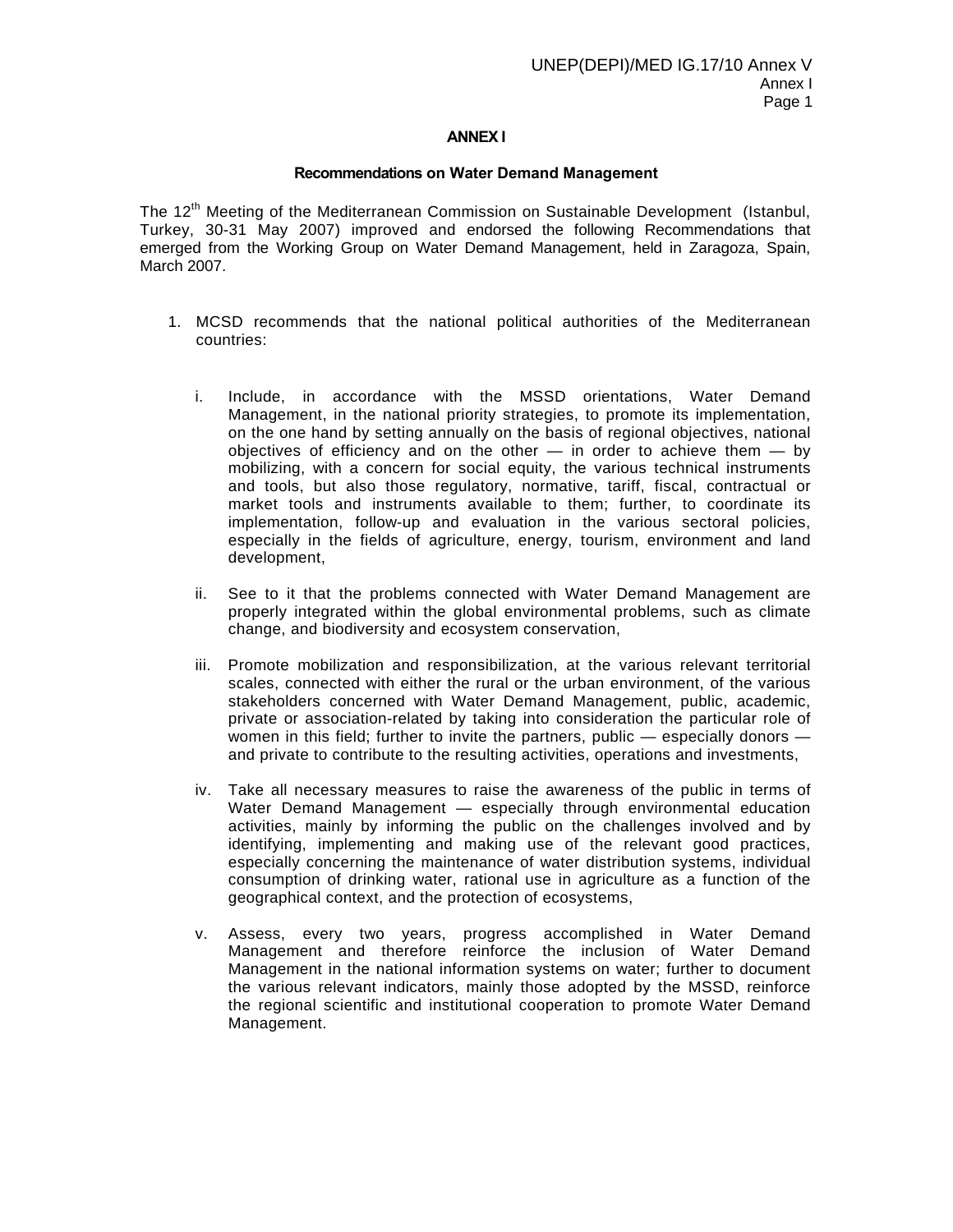- 2. Moreover, MCSD expects the Blue Plan, in collaboration with its partners to:
	- i. Make a report, every two years, on progress accomplished in the Mediterranean in the field of Water Demand Management
	- ii. Contribute to establishing a compendium of good practices in the field of Water Demand Management
	- iii. Organize in 2012 the fourth regional workshop in Water Demand Management.
- 3. The MCSD also underlines the need for the development of synergies with existing initiatives such as the EU Water Initiative – MED component, the GWP-Med, EMWIS etc.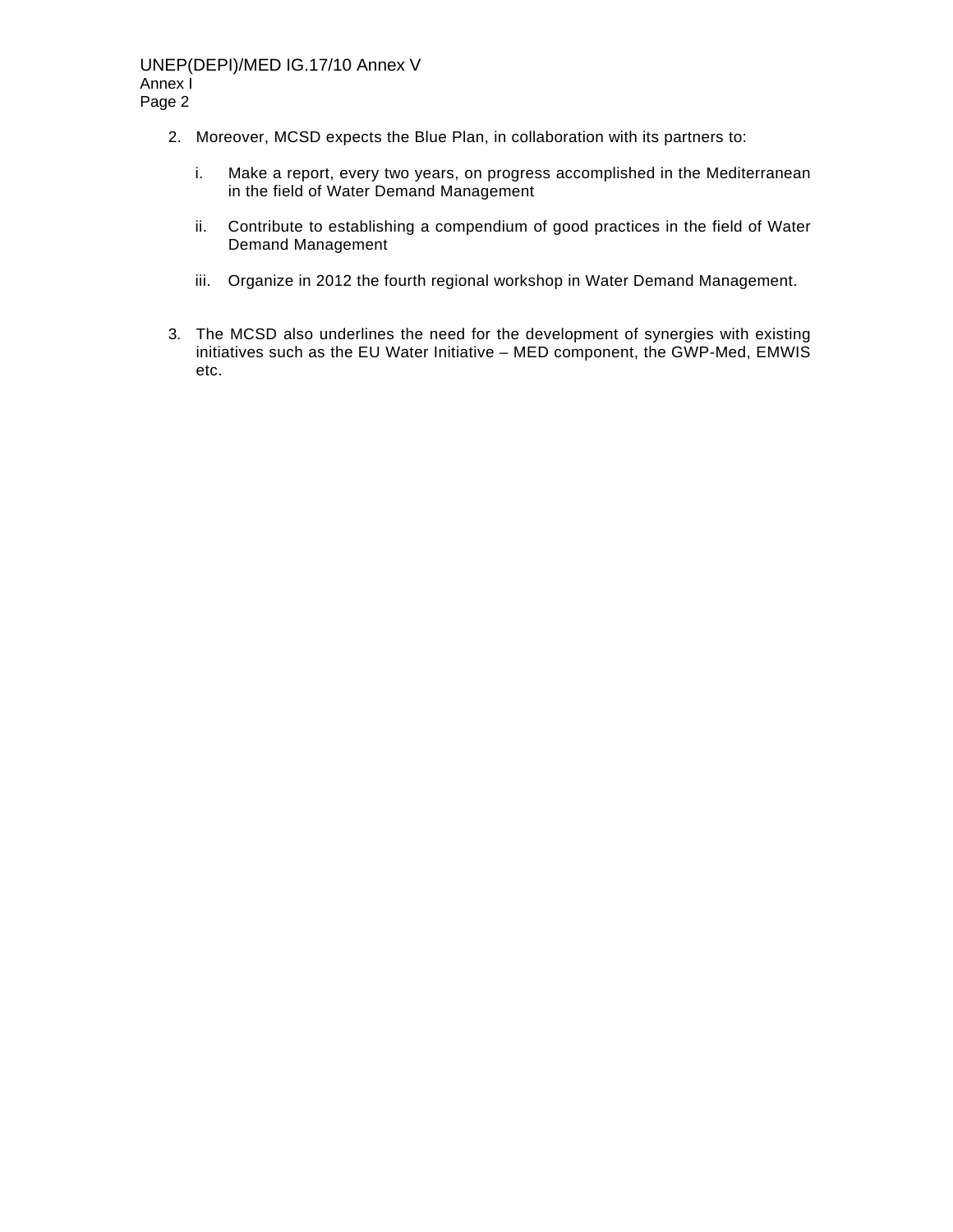## **ANNEX II**

### **Recommendations on Energy and Climate Change**

During the 12<sup>th</sup> Meeting of the Mediterranean Commission on Sustainable Development (Istanbul, Turkey, 30-31 May 2007) the break out session on Energy and Climate Change concluded that:

- 1. It is recommended that Chapter 2.2 of the MSSD on Energy and Climate Change should be implemented without further delay. In this context, national strategies for sustainable development (NSSDs) should include mainstreaming renewable energies (RE), energy efficiency and climate change concerns, including adaptation. According to the latest findings of the IPCC, the threat posed by climate change has significantly increased since the preparation of the MSSD.
- 2. There is a need to assess the socio-economic impacts of climate change in the Mediterranean, particularly for the most vulnerable groups. This should be complemented by a country-specific needs and vulnerability assessment.
- 3. A two-pronged approach to energy policy is required. A focus on the supply side, i.e. on the availability of clean and affordable energy systems, is constrained by the need for clean but affordable technology. It is therefore also important to focus on the demand side. In particular, work is needed on energy efficiency (in cities, in buildings, and in the industrial sector) and energy savings.
- 4. It is important that prices send the right signals, although it should be noted that this is not the only constraint to sustainable energy use and climate protection. From experience in some countries, although prices can be made to reflect environmental costs more clearly, there is a limit to how much subsidies can be reduced. This type of reform has considerable social impacts, particularly in certain countries, where there is not even enough energy available to fulfill basic needs. It is also important, however, that new energy provision schemes are conceptualized on the basis of sustainable and climate-friendly energy systems.
- 5. There is a need for collaboration and solidarity across the Mediterranean, both among and between northern and southern countries, at any administrative level, with a focus on capacity building and investment.
- 6. There is a need to increase the attractiveness of Mediterranean countries for Clean Development Mechanism (CDM) projects.
- 7. IFI finance can have a significant impact on energy and climate change through the choice of projects financed in the energy and transport sectors. In order to advance with RE investments and to overcome obstacles in the future, in-depth reflection is recommended on the reasons why several RE projects and CDM projects in the region have often stopped short of actual investments, not going beyond feasibility studies. This should begin with a stocktaking exercise that explores these issues. It appears that funding is not a major constraint, but that there is a need for stronger commitment at national level to break into this market, including the commitment of financial resources.
- 8. There is a need to use tools such as strategic environmental assessment (SEA) and sustainability impact assessment (SIA) for policies and projects in key economic sectors such as energy and transport. This should take place at three levels: national, sub-regional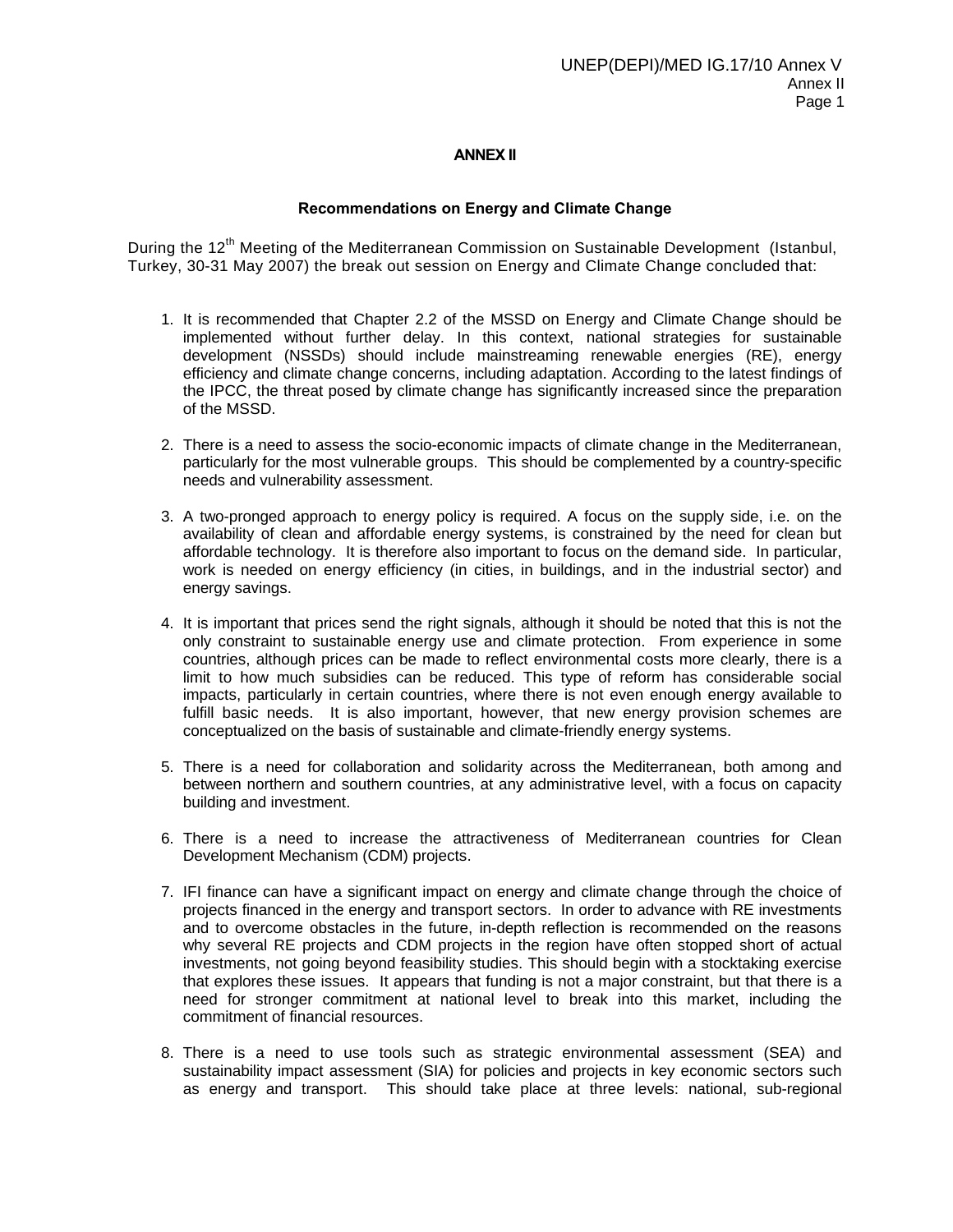(transboundary) and regional (international). Through tools such as SEA, the link between national energy policies and regional commitments to the MSSD can be made.

- 9. Because of the importance of the power of example, it is recommended that greater use should be made of green public procurement, whereby governments target their procurement strategies at climate-friendly options.
- 10. Pursue actively the development of synergies with Euro-Med Partnership, JREC (Johannesburg Renewable Energy Coalition), EU Energy Initiative, GEEREF (Global Energy Efficiency and Renewable Energy Fund), the S.E Europe Energy Community, etc.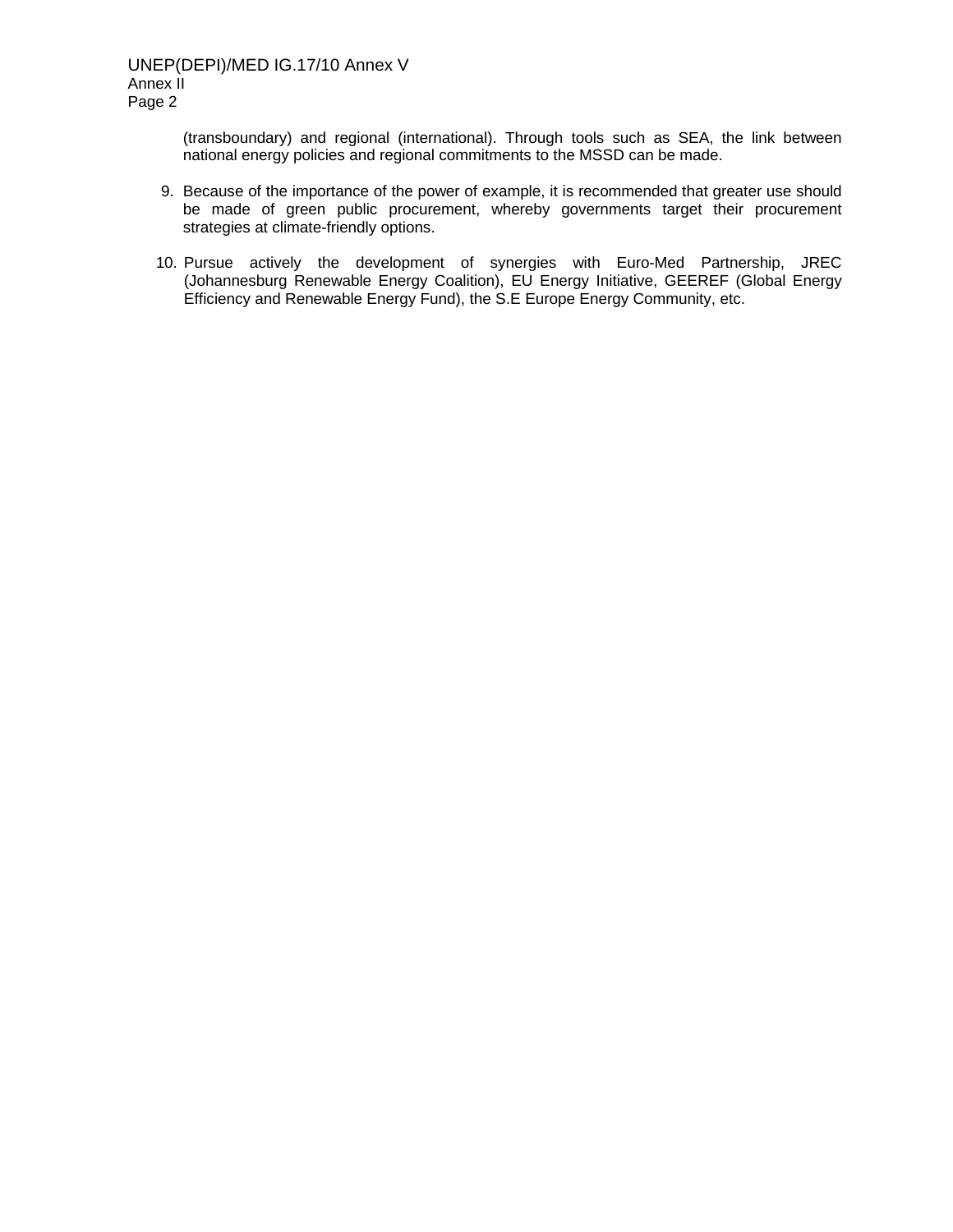#### **ANNEX III**

#### **Recommendations on Energy and Sustainable Development in the Mediterranean**

The 12<sup>th</sup> Meeting of the Mediterranean Commission on Sustainable Development (Istanbul, Turkey, 30-31 May 2007) improved and endorsed the following Recommendations that emerged from the Workshop on 'Energy and Sustainable Development in the Mediterranean', held in Monaco, March 2007.

- 1. MCSD recommends that the national political authorities of the Mediterranean countries:
	- i. Include, in accordance with the MSSD orientations, the rational use of energy (RUE) and the development of renewable energy (RE) in the national strategic priorities and to transpose by 2008, provided it is realistic, the relevant regional objectives to the national level as objectives which are clear, ambitious, differentiated by sector and paced in time,
	- ii. Provided it is realistic, reinforce by 2010 the existing institutional and regulatory frameworks to promote the development of the RUE and RE as well as the strategies for the mobilization of various fiscal, tariff and market tools and instruments available to them, by taking into consideration the local contexts and favoring both small-scale projects and industrial ones,
	- iii. Promote public outreach on the questions of the RUE and RE, especially by developing programmes of environmental education which focus on these issues; further to set up instruments for the effective participation of the various categories of stakeholders, particularly women, in the decision-making process concerning RUE and the promotion of RE,
	- iv. Submit to public and private partners, especially donors, projects on the RUE and the promotion of RE, while ensuring the coordination of their interventions at the various relevant territorial scales,
	- v. Ensure the follow-up and assessment of policies and actions undertaken in the fields of RUE and RE, by sharing and documenting the relevant indicators developed by the competent organizations, especially those used in the MSSD,
	- vi. Reinforce regional cooperation in the RUE and the promotion of RE, especially by mutually reinforcing research and assessment capacities and sharing good practices.
- 2. Moreover, MCSD expects the Blue Plan, in collaboration with its partners to:
	- i. Contribute to the collection in the field of energy of information which is clear, reliable, regularly updated and comparable from country to country,
	- ii. Continue its prospective work in the energy sector by basing its scenarios on clearly formulated assumptions, particularly the economic aspects,
	- iii. Carry out a more in-depth analysis of the link between climate change and energy by integrating the cost estimate of climate change and the adaptation and abatement measures,